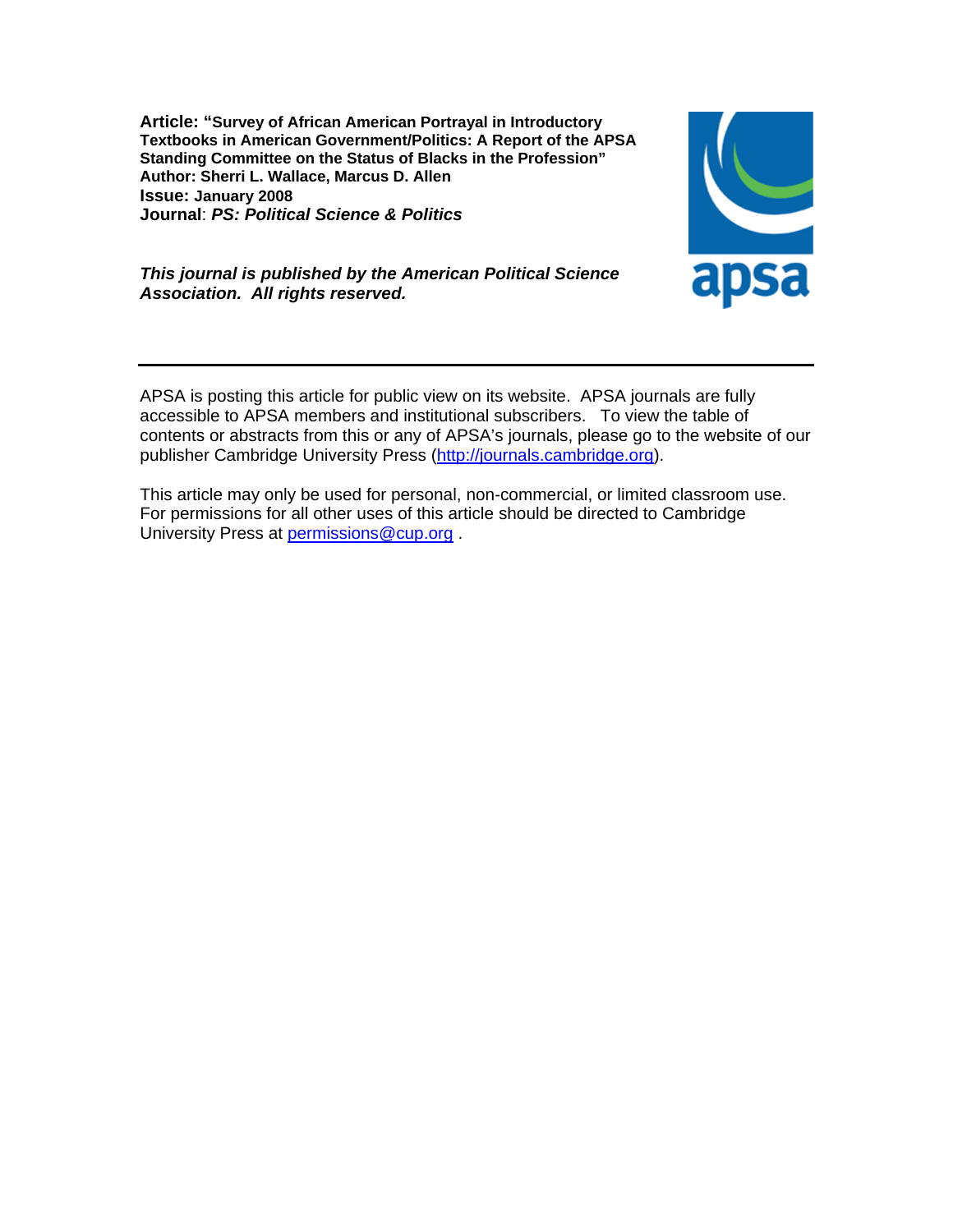# **Survey of African American Portrayal in Introductory Textbooks in American Government/Politics: A Report of the APSA Standing Committee on the Status of Blacks in the Profession**

**Sherri L. Wallace,** *University of Louisville* **Marcus D. Allen,** *Wheaton College*

T his study surveys recent editions of circulating introductory texts for teaching American government/politics courses. Most of the major textbooks used for these courses utilize the traditional institutional and behavioral approaches to the study of American government, which have historically treated the African American political experience as separate from mainstream American politics; thus, relegating its discussions to a separate chapter on "civil rights" or "equal rights." Modeling our textbook reviews after the APSA Standing Committee on the Status of Lesbians, Gays, Bisexuals, and Transgendered in the Profession (Novkov and Gossett 2007) and the non-published 2006 report to the APSA Standing Committee on the Status of Blacks in the Profession, we analyze 27 circulating introductory American government/ politics textbooks to examine to what extent African Americans are integrated into the study of American politics.

*Sherri L. Wallace is associate professor in the department of political science at the University of Louisville. She served as a member (2003–2006) and co-chair (2005– 2006) of the APSA Standing Committee on the Status of Blacks in the Profession. She served as member of the APSA Teaching and Learning Conference program committee (program chair, 2008) as well as on the program committee and as section chair for other regional-based political science conferences, including the National Conference of Black Political Scientists. She can be reached at: slwall08@gwise.louisville.edu.*

*Marcus D. Allen is assistant professor at Wheaton College in Norton, MA (allen\_ marcus@wheatoncollege.edu).*

Introduction to American government/politics is often the first course college students will take to expose them to the world of American politics. Interestingly, there have been few direct studies and little attention has been paid to the one artifact that plays such a major role in defining whose culture and whose history is taught—i.e., *the textbook* (Apple and Christian-Smith 1991). As Apple and Christian-Smith  $(1991)$  argue, not to raise questions about the textbook itself is problematic since these materials are not simply "delivery systems" of "facts," but:

 $[T]$ hey are at once the results of political, economic, and cultural activities, battles and compromises. They are conceived, designed, and authored by real people with real interests. They are published within the political and economic constraints of markets, resources, and power . . . And what counts as legitimate knowledge is the result of complex power relations and struggles among identifiable class, race, gender/sex, and religious groups.  $(2)$ 

In this vein, textbooks are political statements or messages to and about the future of a society. They function as the cultural vehicle and means of social control through which academic disciplines and departmental curriculums organize canons of knowledge of a particular society, by creating what that society *has recognized* and *does recognize* as legitimate and truthful values, attitudes, and beliefs within its unique political culture. Additionally, textbooks are economic commodities responding to culture wars and social pressures situated within the capitalist market where decisions about profitability determine what books are

published and for how long. As result, race, class, gender/sex, and other biases have been widespread in mainstream textbooks, and what is determined as "legitimate" knowledge does not include the historical experiences and cultural expressions of labor, women, all racial/ ethnic groups, and others who have been denied power (Apple and Christian-Smith 1991, 5-6).

#### **Overview of Introductory Textbooks across Disciplines**

A recent examination of American government textbooks revealed that "the order in which topics are considered may vary slightly from text to text, as do emphases and theoretical approaches, but American government textbooks are more alike than they are different"  $(Stroup and Garriott 1997, 73)$ . The format of these textbooks has changed little since the publication of the classic Ogg and Ray (1922), *Introduction to American Government*, which focused and organized political science knowledge around institutions and processes, generally. Stroup and Garriott (1997) hold that this format presents a compartmentalized view of the American political process and its institutions with little focus on how institutions interact to produce public policy. It also ignores the economic, social, demographic, intellectual, and technological realities that shape the issues to be resolved while placing little emphasis on the role of political ideals and political parties' involvement in decision-making, and presents an essentially static picture of American government/politics in their piecemeal representation of history  $(73-4).$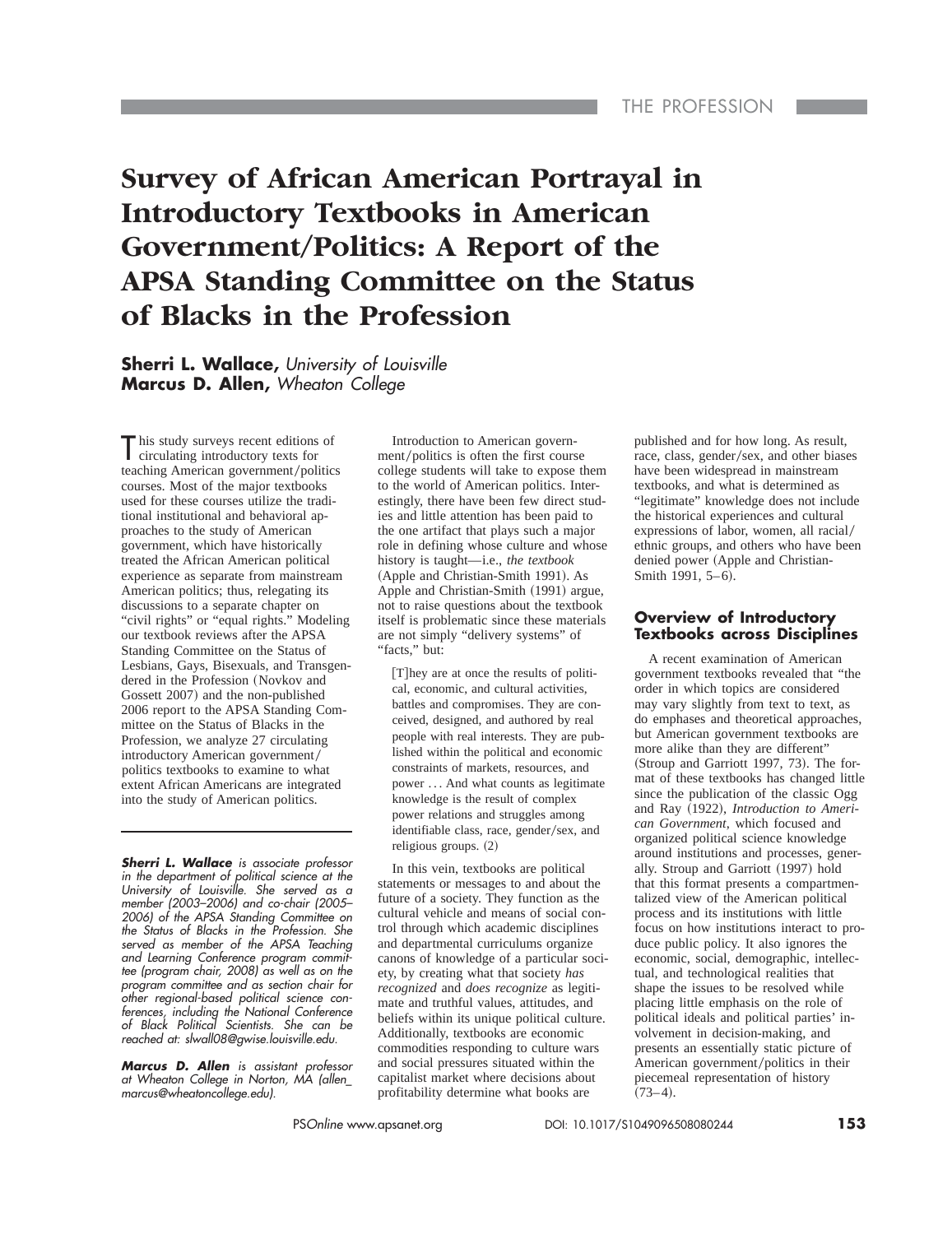Because political science as a discipline typically studies institutions and elites as decision-makers, it thereby largely ignores the presence and questions of African American politics. Jones ~1992! attributes this institutional and elite focus and corresponding disinterest in African American issues, to "basic epistemological and paradigmatic assumptions of American political science"  $(26)$ . Political science as a discipline is viewed as originating from and in service to dominant white social groups. Consequently, the history of white racism and oppression is often muted, and the complexities within racial/ethnic groups or involving interaction among these groups are virtually ignored (Sleeter and Grant 1991, 81). The absence of African American issues is not an aberration, but a persistent feature in the dominant political paradigm reflected in political science. For Jones, the epistemological position of mainstream political science, and its corresponding focus on institutions and elites, disguises and furthers the exclusion of African Americans from political analysis. And, since African Americans have been historically excluded from institutional power and rely on informal channels, they are largely under-represented in scholarship (Wilson 1985, 604; Jones 1992). Jones (1977) argues that Black political scientists should challenge the dominant paradigm by advancing an African American perspective in the discipline much like the African American politics-centered Walton and Smith (2006) textbook, *American Politics and the African American Quest for Universal Freedom*.

Other introductory textbook studies have found similar results in terms of treatment and/or under-representation of issues pertaining to: social class and disability (Anyon 1979; Sleeter and Grant 1991); the intersections of gender and race (Sleeter and Grant 1991); active participation in the political process by all racial/ethnic groups and women (Prestage 1994); racial biases in the portrayal of poverty and "race coding" via the media images (Clawson and Kegler  $2000$ ; Clawson  $2003$ ); the general tendency to "ghettoize" and marginalize particular racial/ethnic groups and women in one or two chapters (Stone 1996); "mentioning"—the phenomenon where a textbook will add content, such as a sidebar or focus box on racial/ethnic groups, without incorporating the information into central message of the text  $(Foster 1999, 271)$ ; disregard for the complexities within the racial/ethnic groups or involving interactions among them (Sleeter and Grant 1991); as well as the lack of discussion on globalization

of issues related to race, class, and gender/sexuality.

Understanding that textbooks are "time-lagged measures of the state of the discipline," the general trend in discipline is toward increased inclusion of race, gender, and class (Ferree and Hall 1996, 931); however, African American politics is still represented as a onedimensional cultural experience overall. As Sleeter and Grant (1991) surmised:

Whites consistently dominate textbooks, although their margin of dominance varies widely. Whites receive the most attention, are shown in the widest variety of roles, and dominate the story line and lists of accomplishments. Blacks are the next most included racial group. However, the books show Blacks in a more limited range of roles than Whites and give only a sketchy account of Black history and little sense of contemporary Black Life. Asian Americans and Hispanic Americans appear mainly as figures on the landscape with virtually no history or contemporary ethnic experience, and no sense of the ethnic diversity within each group is presented. Native Americans appear mainly as historical figures, although there are a few contemporary stories ... Furthermore, very little interaction among different groups of color is shown . . . These groups are only shown interacting with Whites.  $(97)$ 

This has important repercussions for the perceptions of these groups that are advanced in college curriculums. The need to mainstream African Americans as political actors into American politics is echoed by Prestage  $(1994)$ , who argues that one major problem is that the experience of women and racial/ethnic groups do not fit easily into the major frames of reference or organizational schemes of the standard textbooks used in American government courses, and the necessary inclusion of information on race and gender requires not only supplementing the textbook information, but reinterpreting essential concepts and offering new frames of reference that are sometimes diametrically opposed to that of the textbook  $(720)$ . Which is to say, unfortunately, the predominantly whiteowned publishing industry oftentimes reflects and reinforces the racial and gender divide that has always defined American society.

# **Methodology**

Modeling our analysis after the recent textbook reviews in the profession and Feiner and Morgan's (1990) analysis of

introductory economics textbooks, we sampled 27 circulating introductory American government/politics textbooks—the universe of textbooks in this genre—published from 2004 to 2007 that ranged from the third to twenty-first editions (see Appendix for full citations). To determine the quantity of coverage, we used the index citations, illustrations/ visuals, and written text of the chapters as the measurement indicators (Ferree and Hall 1996), searching for specific references to key terms such as: African Americans or Blacks, affirmative action, civil rights, minority, race, race discrimination, redistricting (or "racial gerrymandering"), segregation, slavery, and voting to locate as many references as possible. After counting the number of pages mentioning these topics, we looked not only at the number of pages, but where the pages were located (i.e., in the civil rights chapter or throughout the textbook). We sought to avoid as much as possible the reliability problems arising from the ambiguity of words when using citation counts for the sake of convenience by reviewing context/pages to avoid double counts (Stone 1996). We then perused the written text to gauge the amount or extent of coverage on inclusiveness of African American politics, which varied per textbook. Lastly, we counted the number of mentions for individual African American persons and/or organizations to use as an indicator for active political decision-makers who significantly influenced the struggle for universal freedom and equality. It is our intention only to highlight to what extent African Americans are inclusive, political actors in the mainstream of American government/politics, but not to suggest which textbooks are "better" or "worse." Our findings are reported below. (See Table 1.)

# **Findings**

After examining the data from the survey, there is an apparent observation, which is the limitation in drawing inferences on a study with a small *n* given the number of current introductory texts. Small *n* studies are useful even though small *n's* do not allow us to draw inferences that can be broadly generalized to all studies in all disciplines. Our results from the data analysis are nonetheless important in illustrating the systematic problem with inclusion of African Americans as actors in the political system in the United States.

Our analysis reveals that African Americans' active participation in America's political development has been treated as a separate entity from the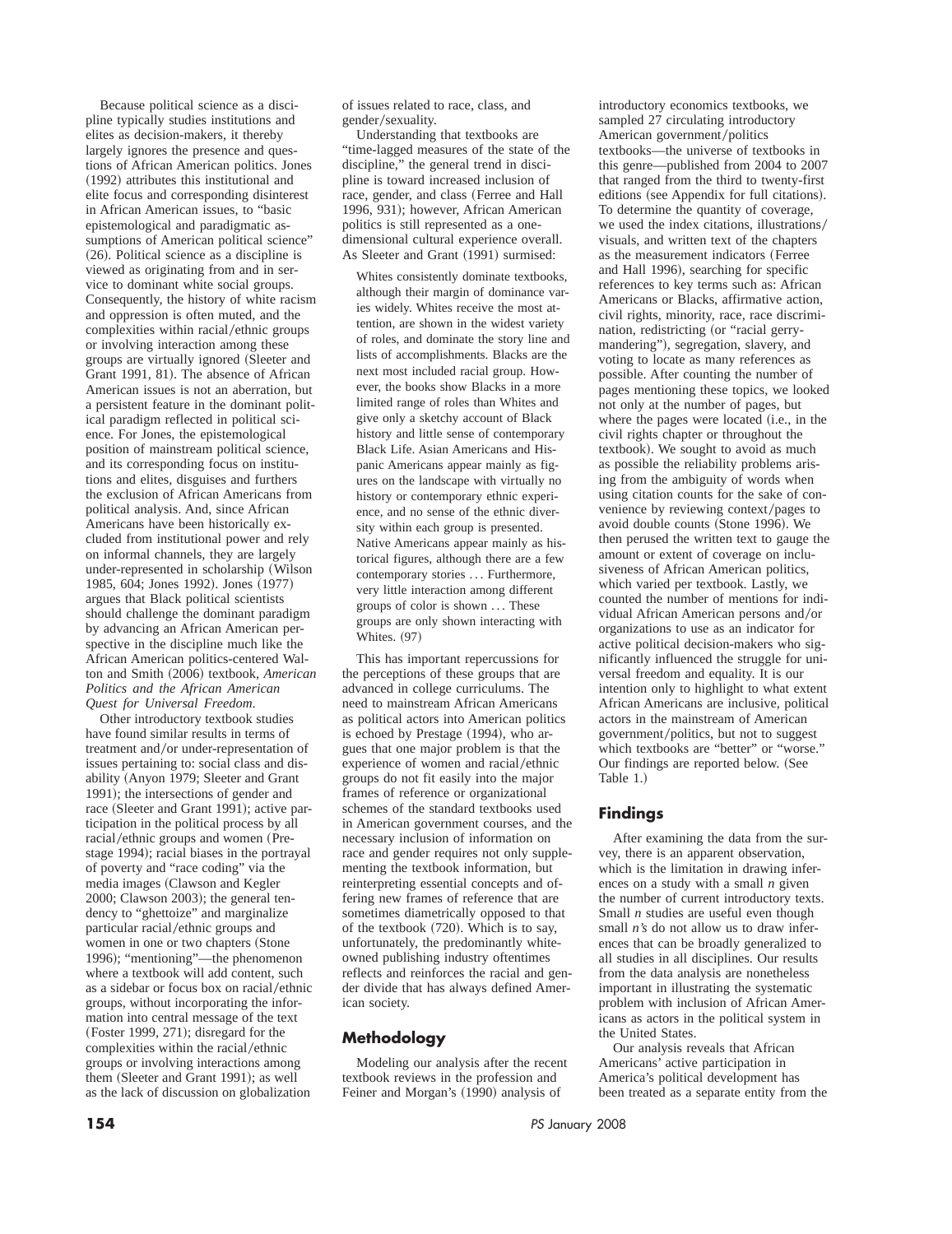rest of the country's development. With more than 300 years of history, overwhelming historical evidence exists to substantiate and illuminate the extent to which African Americans have been integral in the making of democracy (Du Bois 1970), yet textbooks do not discuss African Americans as active agents (if at all) until the civil rights movement when they are discussed as collective "recipients" of government action as opposed to collective "agents." Further, by limiting a significant portion of the African American political experiences to one chapter, it is difficult to describe the full political reality. In this current sample, 74% of the textbooks dedicate a chapter to civil rights, 19% combine civil rights and civil liberties, and 7% have no specific chapter in the text dedicated to civil rights. After examining the location of civil rights chapters and identifying if they are either separate or combined with civil liberties, the data clearly reflect that a significant percentage of the textbooks in the sample do, in fact, treat the African American political experience as separate from mainstream American politics.

Since most of the textbooks have a civil rights chapter that generally speaks to the African American political experience, to assess the extent to which authors discuss African Americans outside of this isolating chapter provides some insight into the inclusion of African Americans in the development of American political institutions and the behavioral norms of society. The mean number of references outside of the civil rights chapter is 32.52 and the standard deviation is quite large, indicating a wide dispersion within the sample and thus a mean that is not as robust a measure as a smaller deviation would indicate. An observation of the values indicate that on average each of the textbooks' page references outside of the civil rights chapter is 13 pages. Moreover, when comparing the coverage of African Americans in the civil rights chapters, we note that most of the textbooks have more references to African Americans outside the civil rights chapter, such as: voting/political participation; public opinion; media; domestic poverty and crime; and congressional and judiciary membership to name the most common. When the page differences are assessed between the two categories of coverage *within* as compared to *outside* the civil rights chapters we observe that 22% of the texts include 1–10 pages more outside of the civil rights chapter in referencing African Americans, 30% between 11–20, 22% between 21–30, and 19% more than 31, and we observe that 7% of the texts actually referenced African Americans less

outside of the civil rights chapter. It is noteworthy that one of the textbooks without a separate civil rights chapter, Landy and Milkis's  $(2004, 1e)$  *American Government: Balancing Democracy and Rights*, was the most comprehensive and integrated textbook on African Americans as decision-makers and political actors in the American political system. This was an intentional goal of the authors who explained, "The book offers separate chapters on immensely important and interesting subjects that are rarely treated comprehensively in other textbooks  $\dots$  [It] contains no separate chapters about civil rights, civil liberties and public policy because these subjects are so integral to American politics that we wanted them to permeate the entire book" (xix). Curiously enough this textbook was no longer published after the first edition. While there is considerable variation within this sample regarding the extent to which African Americans are discussed outside of the civil rights chapter, it is clear from observing the data that the authors differ on the amount of attention or credibility that they give to the African American experience within American political development.

While most authors have clearly referenced African Americans in the civil rights chapter, it is evident that authors differ quite substantially in their referencing of African Americans. The mean number of pages on which African Americans are referred is 14 and the standard deviation suggests a wide dispersion. An examination of the mean deviation of 5.13 illustrates on average the authors referencing of African Americans are within five pages of the mean. Therefore, the authors referencing of African Americans could be on average as much as 17 and a few as seven pages. Of the current texts in this survey, 22% of the texts have fewer than seven pages referencing African American and 56% of the sample has between seven and 21, while the remaining 22% extends beyond 17 pages above the mean.

Overall the data seem to suggest that there is very little consistency in referencing the African American experience in Introductory American Government/ Politics textbooks. After examining the singular chapter dedicated to the African American struggle for universal freedom and assessing the references outside of the civil rights chapters, it is worth noting that the mean percentage of total pages coverage for African Americans is 8%. Since there is substantial variation as to the total references of African Americans as a percentage of the total pages, it is worth disaggregating the percentages to note the variation. The range

of the percentages extends from 3 to 13%. When we break the data into subsequent parts we find that 11% of sample total percentage is 4% or less, 52% of the current sample coverage is within 5 and 8%, 33% of the textbooks are within 9–12%, while 4% have 13% or more of the total textbooks referencing African Americans. The Dye (2005, 6e) textbook provides the most extensive reference to African Americans in terms of total pages overall. Given the wide variation of attention given to African Americans in Introductory American Government/ Politics textbooks, the total coverage does a disservice to our study of American democracy, especially when you examine the lack of full integration that African Americans receive outside the civil rights movement.

Finally, when we examine the textbooks by publishers, we found that two publishing companies had the lion's share of textbooks: the Pearson Group (nine textbooks) and the Thomson Group (seven textbooks). As Feiner and Morgan (1990) observed, "[b] ecause race and gender are sensitive and often controversial subject areas, publishers might feel that including these subjects makes the textbook adoption riskier. On the other hand, publishers might feel that these 'hot' topics sell textbooks" (52). Modeling their approach, we found that of the seven publishers in the sample, five publishers had three or more authors/ textbooks. Of the five publishers with three or more textbooks, 10 authors/ publishers devote less than the sample mean of pages to African Americans. (The sample mean is  $32.52$ ; the percentage of pages below the mean for books published by Houghton/Mifflin is 33%, 50% for McGraw Hill, 85% for the Pearson Group, 44% for the Thomson Group, and 50% for the WW Norton & Company.) The two leading textbook authors/ publishers collectively are 62% of the introductory textbooks sample, and 38% of their textbooks provide less coverage of African Americans than the sample population. Editors of publishing companies generally have a great deal of influence and from the data analysis it would seem that the African Americans continue to receive minimal attention by major publishing companies, who in turn respond to pressure from their markets.

#### **Discussion**

Although a very small number of textbooks sought to integrate the African American political experience throughout the entire book, overall African Americans receive the most substantive discussion in all reviewed texts in terms of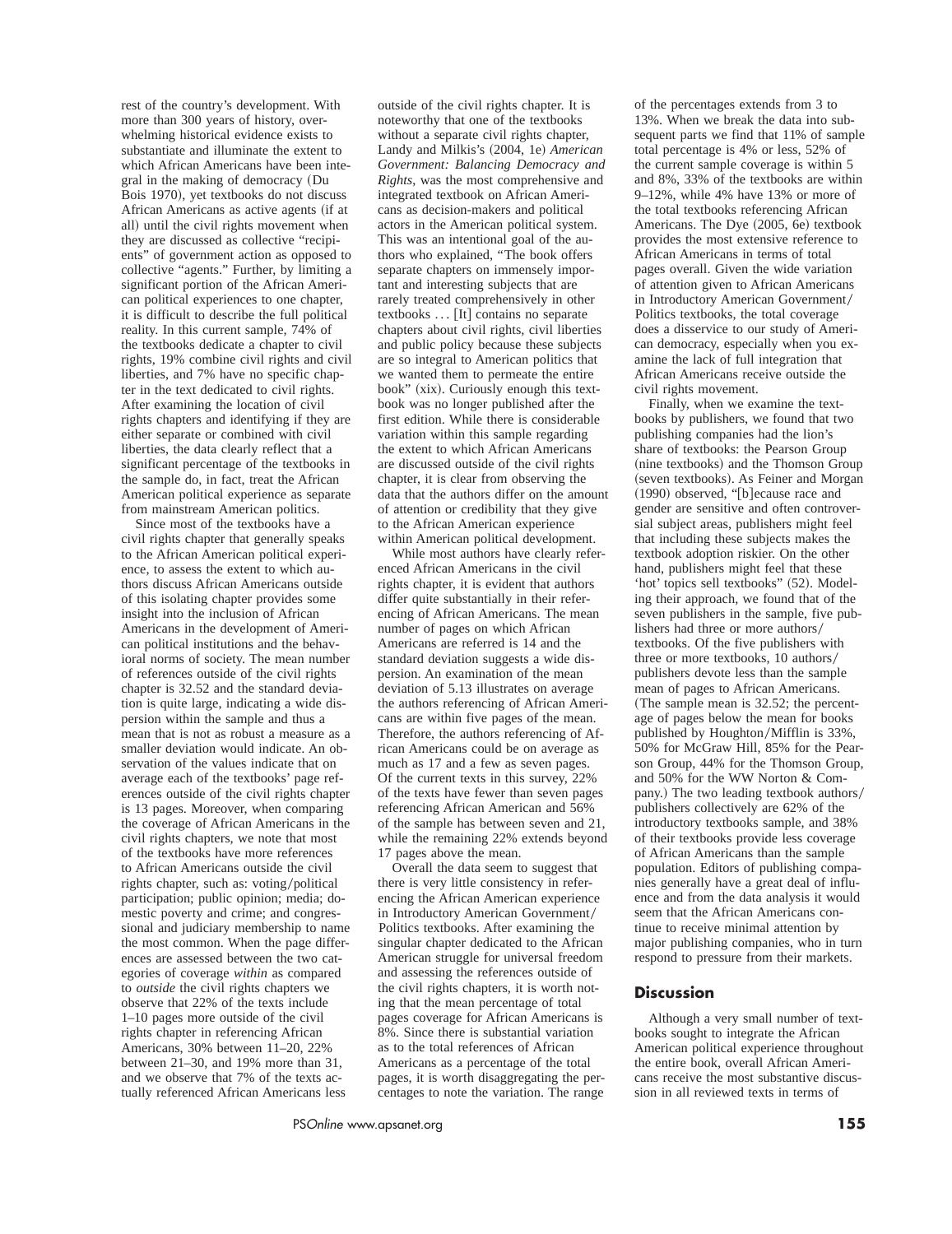# **Table 1 Summary of Coverage of African Americans in Textbooks 2004–2007**

|                             |                  |             | <b>Total Reference</b> | Mean<br><b>Deviations</b><br>for Total<br>Reference | Reference Pages | Mean<br>Deviations<br>for Reference |
|-----------------------------|------------------|-------------|------------------------|-----------------------------------------------------|-----------------|-------------------------------------|
| Listed by Last Name         |                  |             | Pages to African       | Pages to African                                    | to African      | Pages to African                    |
| of First Author/            |                  |             | Americans outside      | Americans outside                                   | Americans in    | Americans in                        |
| <b>Titles and Citations</b> | Edition          | Year of     | Civil Rights           | <b>Civil Rights</b>                                 | Civil Rights    | Civil Rights                        |
| in Appendix                 | of Text          | Publication | Chapters               | Chapters                                            | Chapters        | Chapters                            |
| 1. Barbour et al.           | 3rd              | 2006        | 35                     | 2.48                                                | 20              | 7.85                                |
| 2. Bardes et al.            | 2006-07          | 2007        | 28                     | $-4.52$                                             | 15              | 2.85                                |
| 3. Berman et al.            | 5th              | 2007        | 16                     | $-16.52$                                            | 18              | 5.85                                |
| 4. Bond et al.              | 7th              | 2006        | 25                     | $-7.52$                                             | $\overline{7}$  | $-5.15$                             |
| 5. Dye et al.               | 13 <sub>th</sub> | 2006        | 16                     | $-16.52$                                            | 8               | $-4.15$                             |
| 6. Dye                      | 6th              | 2005        | 58                     | 25.48                                               | 11              | $-1.15$                             |
| 7. Edwards et al.           | 8th Brief        | 2006        | 36                     | 3.48                                                | 12              | $-.15$                              |
| 8. Fiorina et al.           | 4th              | 2005        | 29                     | $-3.52$                                             | 12              | $-.15$                              |
| 9. Ginsberg et al.          | 6th              | 2007        | 38                     | 5.48                                                | 20              | 7.85                                |
| 10. Janda et al.            | 8th              | 2005        | 25                     | $-7.52$                                             | 13              | .85                                 |
| 11. Jillson                 | 3rd              | 2005        | 23                     | $-9.52$                                             | 8               | $-4.15$                             |
| 12. Katznelson et al.       | 5th              | 2006        | 6                      | $-26.52$                                            | $\overline{0}$  | $-12.15$                            |
| 13. Kernell et al.          | 3rd              | 2006        | 36                     | 3.48                                                | 28              | 15.85                               |
| 14. Landy et al. A          | 1st              | 2004        | 57                     | 24.48                                               | $\overline{0}$  | $-12.15$                            |
| 15. Lowi et al.             | 8th              | 2004        | 49                     | 16.48                                               | 17              | 4.85                                |
| 16. Magleby et al.          | 21st             | 2006        | 12                     | $-20.52$                                            | $\overline{4}$  | $-8.15$                             |
| 17. Miroff et al.           | 4th              | 2007        | 46                     | 13.48                                               | 5               | $-7.15$                             |
| 18. O'Connor et al.         | 8th              | 2006        | 41                     | 8.48                                                | 21              | 8.85                                |
| 19. Patterson               | 7th              | 2005        | 27                     | $-5.52$                                             | 5               | $-7.15$                             |
| 20. Shea et al.             | 1st              | 2007        | 39                     | 6.48                                                | 17              | 4.85                                |
| 21. Sidlow et al.           | 5th              | 2006        | 32                     | $-.52$                                              | 5               | $-7.15$                             |
| 22. Spitzer et al.          | 2nd              | 2006        | 19                     | $-13.52$                                            | 13              | .85                                 |
| 23. Stephenson et al.       | 3rd              | 2005        | 5                      | $-27.52$                                            | 8               | $-4.15$                             |
| 24. Tannahill               | 8th              | 2006        | 57                     | 24.48                                               | 12              | $-.15$                              |
| 25. Volkomer et al.         | 11th             | 2006        | 19                     | $-13.52$                                            | 10              | $-2.15$                             |
| 26. Welch et al.            | 10th             | 2006        | 48                     | 15.48                                               | 25              | 12.85                               |
| 27. Wilson et al.           | 10th             | 2006        | 56                     | 23.48                                               | 14              | 1.85                                |
| All Books (mean)            |                  |             | 32.52                  |                                                     | 12.15           |                                     |
| Standard Deviation          |                  |             | (1599)                 |                                                     | (7.10)          |                                     |
| Mean Deviation[             |                  |             | [13.10]                |                                                     | [5.31]          |                                     |

Table format adapted from source: Feiner, Susan, and Barbara Morgan. 1990. "Women and Minorities in Introductory Economics \*The Civil Rights chapters are either separate (code = A) or combined with the Civil Liberties chapter (code = B) and are found included or located before the national/domestic and foreign policy chapters if included.

– These texts did not have separate chapters on Civil Rights. The Landy et al. (2004, 1e) included a section on civil rights \*\*This is the only text where the Civil Rights chapter precedes the Civil Liberties chapter, and follows the American Founding \*\*\***Publisher I.D. Numbers:** (1) Best Value Textbooks; (2) CQ Press; (3) Houghton Mifflin; (4) McGraw Hill; (5) Pearson Group Thomson Higher Education; (6) Thomson Learning, Thomson/Wadsworth, and Wadsworth; (7) WW Norton & Company.

depth of coverage and page length in relation to other social and racial/ethnic groups. After analyzing specific coverage of slavery or the three-fifths compromise, civil rights history, African American political actors/organizations, affirmative action, and other mentions with other topics in other chapters, the summary table reflects the overall coverage of African Americans in the textbooks.

We found that the terms "African American" and "Black" are used inter-

changeably and almost exclusively to describe or discuss African Americans as a collective often with very little analysis of the political variation within the group, especially between American descendants and immigrants. One noted exception was Barbour et al. (2006, 3e), which highlights the increasing complications of race relations particularly with the growing diversity within the African American community itself, given the immigrant citizens who now

fall under the African American category, and how this can complicate politics given the views, culture, social status, and aspirations of the persons within the group  $(227)$ . Although most textbooks employ minimal use of the convoluted misnomer "minorities," many resort to its use when speaking in generalized terms often combining the terms "women and minorities," which continues to trivialize the profound differences in political experiences for these groups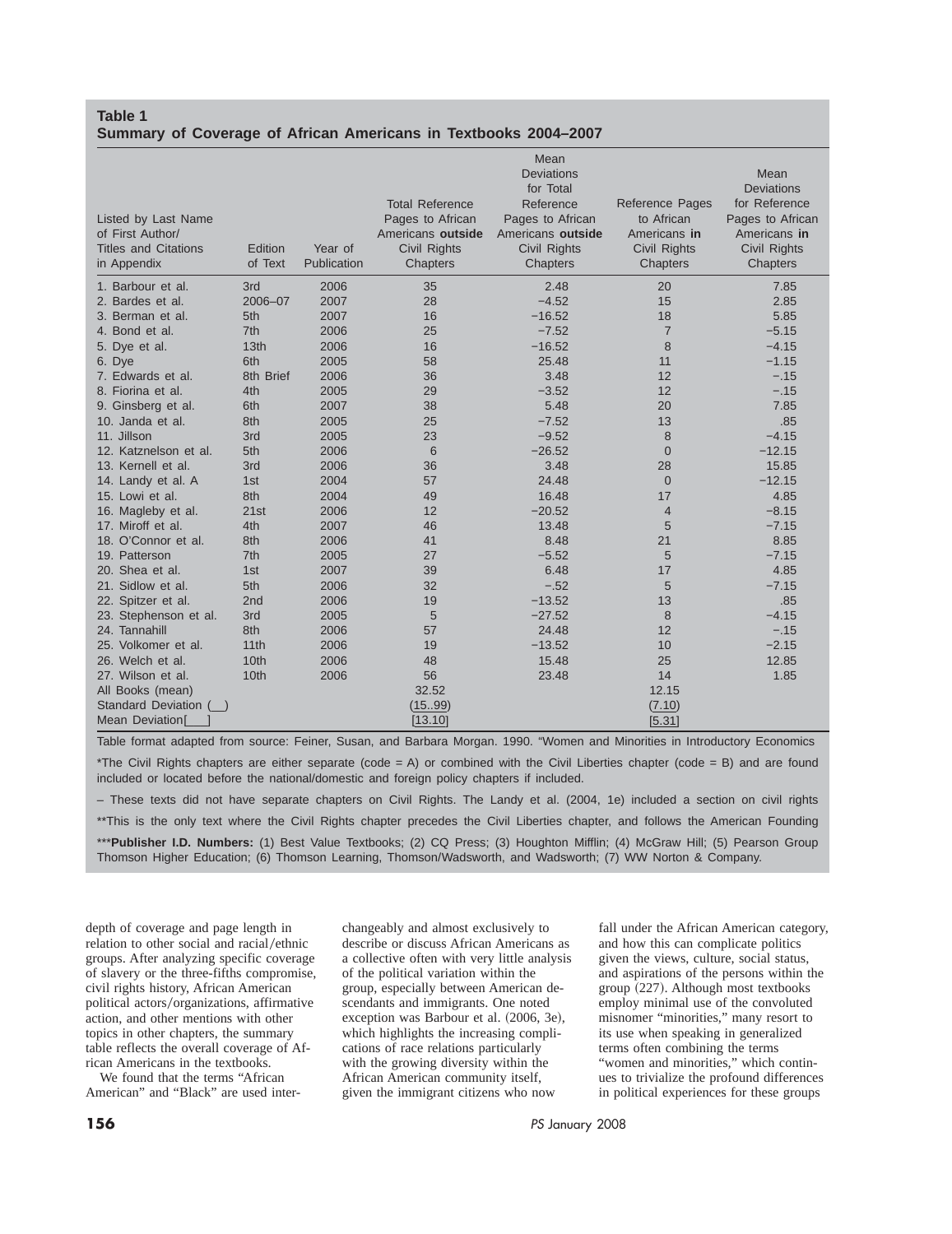| Location of<br>Civil Rights<br>Chapters*<br>(A=Separate)<br>(B=Combined<br>w/ Civil Liberties) | Number of<br>Chapters<br>in Text | <b>Mean</b><br><b>Deviations</b><br>for <b>Number</b><br>of Chapters<br>in Text | <b>Total Pages</b><br>in Text-<br>excluding<br>appendices | <b>Mean</b><br><b>Deviations</b><br>for Total Pages<br>in Text-<br>excluding<br>appendices | All<br>Reference<br>Pages to<br>African<br>Americans<br>as Percentage<br>of Total<br>Pages in Text | Publisher<br>of Text<br>(by $I.D.$<br>Number)*** | <b>Most</b><br>Number<br>of Text by<br>Publisher<br>in Sample |
|------------------------------------------------------------------------------------------------|----------------------------------|---------------------------------------------------------------------------------|-----------------------------------------------------------|--------------------------------------------------------------------------------------------|----------------------------------------------------------------------------------------------------|--------------------------------------------------|---------------------------------------------------------------|
| 6 A                                                                                            | 19                               | 2.4                                                                             | 855                                                       | 286.33                                                                                     | .06                                                                                                | $\overline{2}$                                   | $\overline{2}$                                                |
| 5 A                                                                                            | 15                               | $-16$                                                                           | 531                                                       | $-37.67$                                                                                   | .08                                                                                                | $6\phantom{1}$                                   | $\overline{7}$                                                |
| 14 A                                                                                           | 16                               | $-.6$                                                                           | 597                                                       | 28.33                                                                                      | .06                                                                                                | 5                                                | 9                                                             |
| 5 A                                                                                            | 16                               | $-.6$                                                                           | 531                                                       | $-37.67$                                                                                   | .06                                                                                                | 6                                                | $\overline{7}$                                                |
| 15 A                                                                                           | 16                               | $-.6$                                                                           | 451                                                       | $-117.67$                                                                                  | .05                                                                                                | 6                                                | $\overline{7}$                                                |
| 15 A                                                                                           | 15                               | $-1.6$                                                                          | 575                                                       | 6.33                                                                                       | .12                                                                                                | 5                                                | 9                                                             |
| 4 B                                                                                            | 16                               | $-.6$                                                                           | 588                                                       | 19.33                                                                                      | .08                                                                                                | 5                                                | 9                                                             |
| 17 A                                                                                           | 20                               | 3.4                                                                             | 588                                                       | 19.33                                                                                      | .07                                                                                                | 5                                                | 9                                                             |
| 5 A                                                                                            | 18                               | 1.4                                                                             | 738                                                       | 169.33                                                                                     | .08                                                                                                | $\overline{7}$                                   | 3                                                             |
| 16 A                                                                                           | 20                               | 3.4                                                                             | 671                                                       | 102.33                                                                                     | .06                                                                                                | 3                                                | 3                                                             |
| 13 B                                                                                           | 15                               | $-1.6$                                                                          | 440                                                       | $-128.67$                                                                                  | .07                                                                                                | 6                                                | $\overline{7}$                                                |
|                                                                                                | 12                               | $-4.6$                                                                          | 328                                                       | $-240.67$                                                                                  | .02                                                                                                | 6                                                | $\overline{\mathcal{I}}$                                      |
| 4 $A^{**}$                                                                                     | 15                               | $-1.6$                                                                          | 583                                                       | 14.33                                                                                      | .11                                                                                                | $\overline{2}$                                   | $\overline{c}$                                                |
|                                                                                                | 13                               | $-3.6$                                                                          | 544                                                       | $-24.67$                                                                                   | .10                                                                                                | $\overline{4}$                                   | $\overline{\mathbf{c}}$                                       |
| 4 B                                                                                            | 16                               | $-.6$                                                                           | 719                                                       | 150.33                                                                                     | .09                                                                                                | $\overline{7}$                                   | 3                                                             |
| 17 A                                                                                           | 20                               | 3.4                                                                             | 537                                                       | $-31.67$                                                                                   | .03                                                                                                | 5                                                | 9                                                             |
| 16 A                                                                                           | 18                               | 1.4                                                                             | 576                                                       | 7.33                                                                                       | .09                                                                                                | 3                                                | 3                                                             |
| 6 A                                                                                            | 19                               | 2.4                                                                             | 729                                                       | 160.33                                                                                     | .09                                                                                                | 5                                                | 9                                                             |
| 5 A                                                                                            | 18                               | 1.4                                                                             | 619                                                       | 50.33                                                                                      | .05                                                                                                | $\overline{4}$                                   | $\overline{2}$                                                |
| 6 A                                                                                            | 18                               | 1.4                                                                             | 723                                                       | 154.33                                                                                     | .08                                                                                                | 5                                                | 9                                                             |
| 5 A                                                                                            | 17                               | .4                                                                              | 415                                                       | $-153.67$                                                                                  | .09                                                                                                | 6                                                | $\overline{7}$                                                |
| 4 B                                                                                            | 13                               | $-3.6$                                                                          | 396                                                       | $-172.67$                                                                                  | .08                                                                                                | $\overline{7}$                                   | 3                                                             |
| 3B                                                                                             | 16                               | $-.6$                                                                           | 489                                                       | $-79.67$                                                                                   | .03                                                                                                | $\mathbf{1}$                                     | $\mathbf{1}$                                                  |
| 16 A                                                                                           | 17                               | .4                                                                              | 617                                                       | 48.33                                                                                      | .11                                                                                                | 5                                                | 9                                                             |
| 12A                                                                                            | 14                               | $-2.6$                                                                          | 373                                                       | $-195.67$                                                                                  | .08                                                                                                | 5                                                | 9                                                             |
| 14 A                                                                                           | 14                               | $-2.6$                                                                          | 553                                                       | $-15.67$                                                                                   | .13                                                                                                | 6                                                | $\overline{7}$                                                |
| 6 A                                                                                            | 22                               | 5.4                                                                             | 588                                                       | 19.33                                                                                      | .12                                                                                                | 3                                                | 3                                                             |
| 74% CR                                                                                         | 16.6                             |                                                                                 | 568.67                                                    |                                                                                            | .08                                                                                                | Modal-5                                          |                                                               |
| <b>19% CR/CL</b><br><b>7% NSC</b>                                                              | (2.45)                           |                                                                                 | (122.70)                                                  |                                                                                            |                                                                                                    |                                                  |                                                               |

Textbooks: 1974–1984." *Women's Studies Quarterly* 18 (3–4): 467.

either after the American Founding chapters or located at end of text if no national/domestic and foreign policy chapters are

averaging about 4–5 pages each) at the end of most chapters in their textbook.

chapters.

includes: Pearson Education, Inc; Pearson/Longman; Pearson/Prentice Hall and Prentice Hall; (6) Thomson Group includes:

as well as ignore the politics surrounding the intersection of race, gender, and class in political participation. The absence of such discussions in texts largely creates crucial gaps in knowledge as well as eliminates volumes of important research.

We found that most of textbook narratives utilize a historical-institutional approach that focus on historical cases like: *Dred Scott, Plessy vs. Ferguson*, and *Brown vs. Board of Education* with

agents of change emerging via "nonformal" or multi-purpose institutions like the most oft-mentioned NAACP, SCLC, SNCC, and with Rosa Parks and Dr. Martin Luther King, Jr., being the most oft-mentioned African American political actors. Many of the discussions begin their narratives after the Civil War and end with the affirmative action debate oftentimes immediately following, but sometimes at the end of the civil rights chapter.

Discussions on women and women's political involvement are based on the historical worldview of white middleclass women with no discussion of the active participation of African American women in the development of American democracy. However, here is where "mentioning" (Foster 1999) in terms of African American women is present with images of Condoleezza Rice used most often. Other African American women "mentioned" via sidebars or media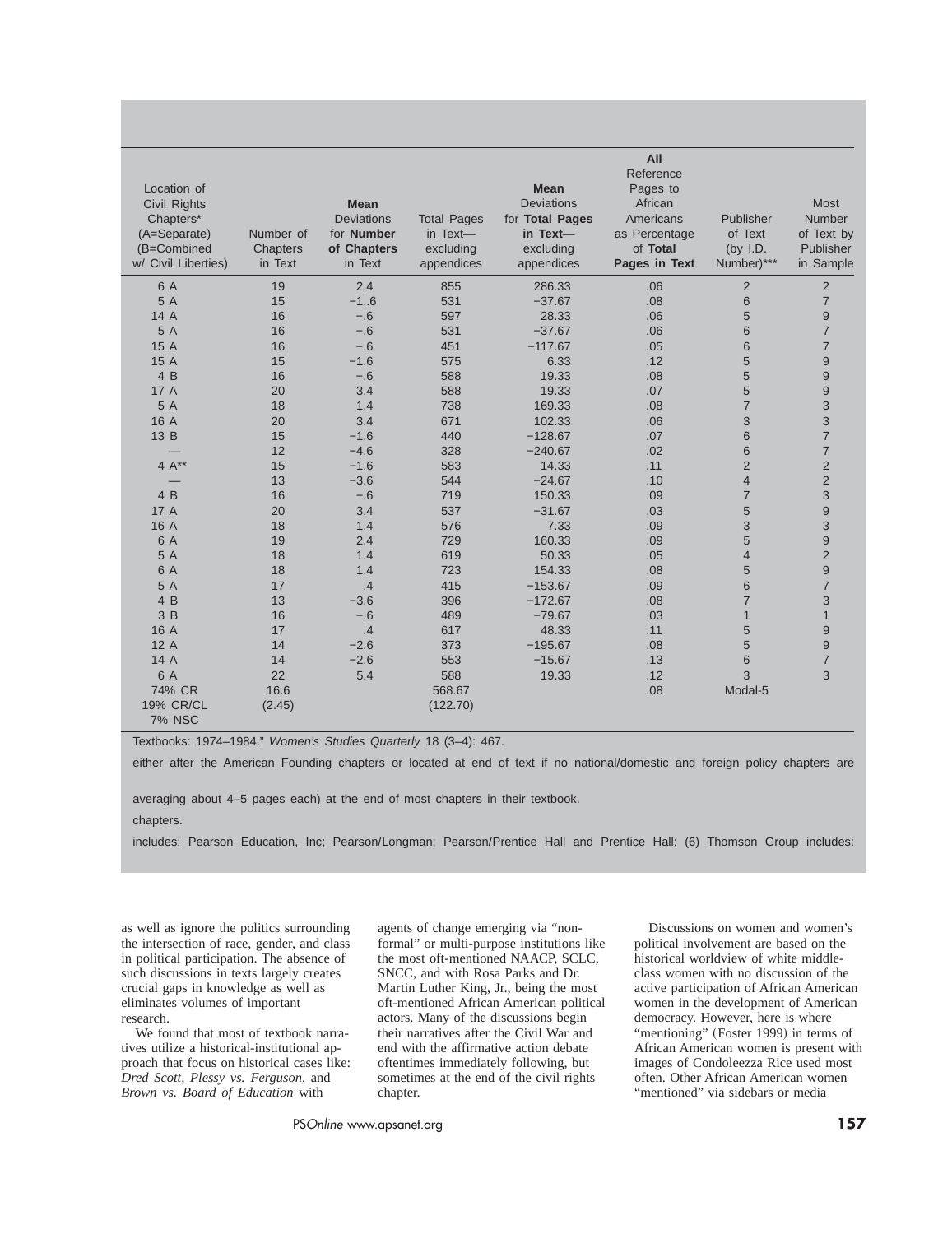images were Anita Hill, Barbara Jordan, and Eleanor Holmes Norton. As Prestage  $(1994)$  opined, if race makes a difference in the larger society, then race makes a difference among women as well in terms of life chances and access to power, including political power. This reality must be reflected in what is taught in political science courses that address gender issues, even if the reality is unpleasant  $(721)$ . Interestingly enough, one textbook (Ginsberg et al. 2007, 6e) sought to illuminate the link between the civil rights movement, the early women's rights movement, and the temperance movement, but the only African American actor mentioned is Frederick Douglass  $(155)$ .

Finally, our perusal of the "Notes" pages for the corresponding chapters in most of the textbooks revealed very little research taken from works by African American political scientists, scholars, journalists, and commentators. Although we did not actively count the number of total references in each text for this study, we know that contributions by noted and respected African American scholars across the disciplines are necessary if we want to continue to broaden our understanding, raise critical questions regarding the African American political experience, and counter the exclusionary focus of the discipline (Pinderhughes) 1990; Wilson 1985). As Dianne Pinderhughes (1990), the first African American woman elected as president of the American Political Science Association, surmised:

If we do not transmit these rich memories, interests and understanding of how the discipline has functioned in a highly discriminatory fashion, and how American institutions have organized political life according to the racist preferences of American slave owners and their descendants in the present, the new generations of Black political scientists will enter the field and either be absorbed along in an uncritical manner, or find themselves unwelcome but unable to understand the whys and wherefores. New White political scientists will be unsocialized by our influence. And generations of American

students, Black as well as White, will have no knowledge or understanding of the politics of race that we have worked so carefully to understand and to publish because it will have gone untransmitted"  $(17).$ 

## **Conclusion**

Introductory textbooks in American government/politics still employ the institutional and/or behavioral approach. This approach examines these institutions and processes from a majority White perspective with emphasis being placed on the political actors who dominate these institutions. In utilizing this approach, we found that the majority of the textbooks we examined tended to "compartmentalize" African Americans into a single chapter on civil rights or equal rights.

Understanding universal freedom, equality, and the true meaning of democracy in America is to understand the struggle of African Americans, most of whom, as legal citizens of this country, were originally excluded from the political process and denied the right to vote and to hold political office. We believe their struggles and contributions help to shape the very essence of democracy. W.E.B. Du Bois (1970) asserts in his 1924 discourse, "by his incessant struggle to be free [the black slave] broadened the basis of democracy in America and the world"  $(65)$ . Unfortunately, a few textbooks in print actively recognize this struggle. In fact, some still include factual inaccuracies in the discussion of African Americans. Major historical events are often not included—such as the Reconstruction Period following the Civil War up until the Jim Crow era when 22 African Americans held elective office in the U.S. Congress and at the local level giving America some of its most democratic legislation with respect to advancing rights of all citizens (Du Bois 1970; Walton and Smith  $2006$ ). Only the Ginsberg et al.  $(2007,$ 6e) and Shea et al. (2007, 1e) textbooks include this commentary and/or historical photograph.

Our study is by no means exhaustive. There is more to do in terms of under-

standing the extent or lack of inclusiveness of African Americans as political actors in American democracy. However, our findings suggest that the African American struggle is still treated as separate from American government/ politics. In our view, this sends the message to the reader that African Americans are not an integral part of the American political experience. Such an ad hoc, selective, and fragmentary treatment of the African American political experience, in conjunction with overall minimal coverage in one chapter, tends to downplay their importance to the growth of democracy. More importantly, as suggested by members of the APSA Standing Committee on the Status of Blacks in the Profession, American government/politics textbooks must begin to create new frames of reference and political paradigms to:

- Discuss the historical role of political parties and the impact of their positions on the issue of human bondage or enslavement of Africans;
- Focus on race and racial issues in a global context, and in terms of involvements and interactions between various racial and ethnic groups in America;
- Utilize more proactively the lens of race and ethnicity considerations in politics; and
- Increase the number of conscientious African American scholars as co-authors in conception, creation, and publications of American government/politics textbooks.

Feiner and Morgan (1990) argue that given that there are more part-time students than full-time students, with the majority being women, and with the next generation of younger students including proportionately more African Americans, Latinos, and Asian Americans than ever before, it is time for accurate depictions of American historical and political development that serves to integrate rather than further marginalize these Americans.

#### **Notes**

Committee members include James Jennings, co-chair (Tufts University); Angela K. Lewis, co-chair (University of Alabama, Birmingham); Kerry L. Haynie (Duke University); Alice Jackson (Morgan State University); Mark Q. Sawyer

(University of California, Berkley); Rogers M. Smith (University of Pennsylvania); Robert Starks (Northeastern Illinois University); and Toni-Michelle Travis (George Mason University).

<sup>\*</sup> This report was commissioned and supported by the American Political Science Association's Standing Committee on the Status of Blacks in the Profession. The Committee reviewed earlier drafts and accepted the final report for publication and distribution. The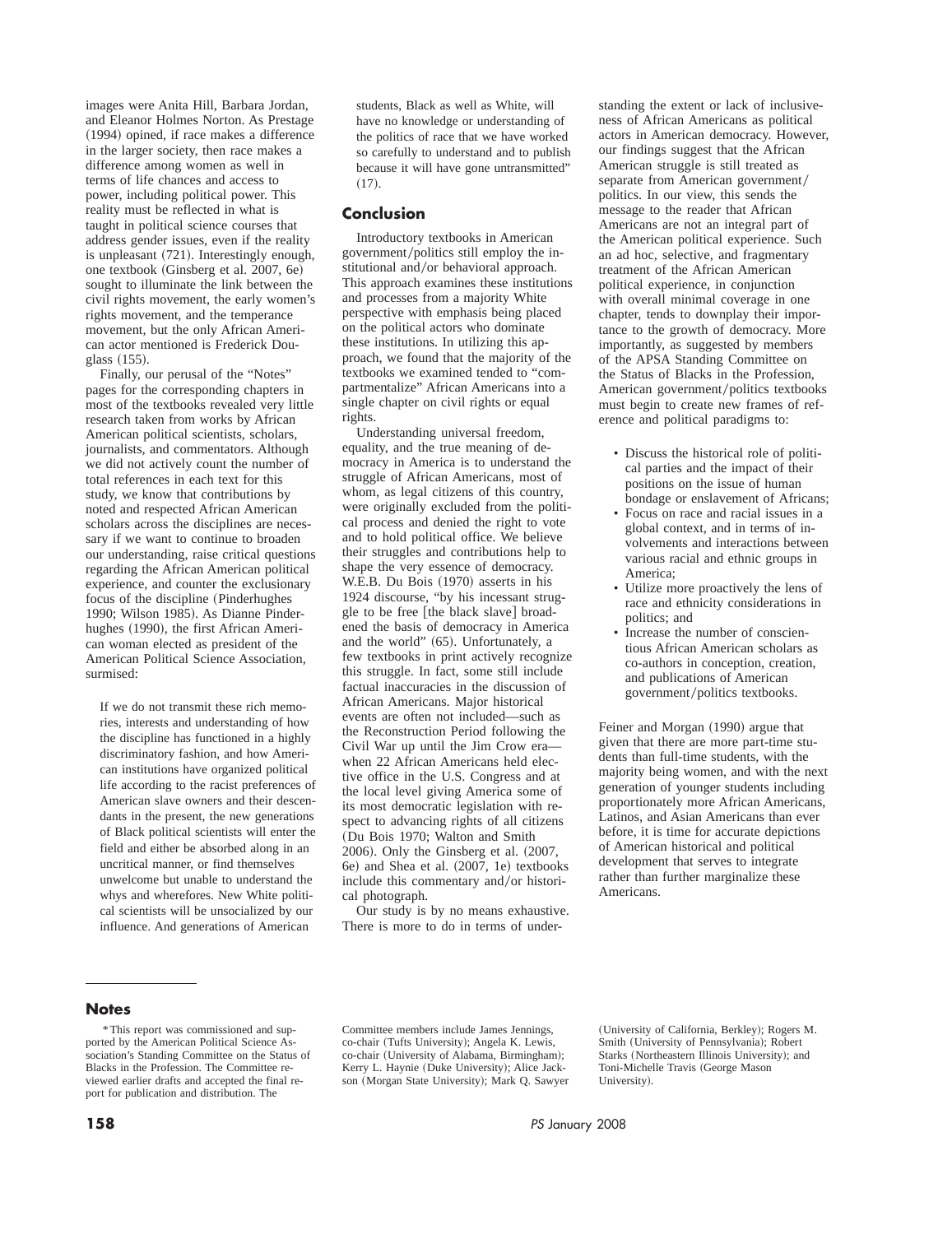#### **References**

- Apple, Michael W., and Linda K. Christian-Smith, eds. 1991. *The Politics of the Textbook*. New York and London: Routledge.
- Anyon, Jean. 1979. "Ideology and U.S. History Textbooks." *Harvard Educational Review* 49  $(3): 361-86.$
- Barbour, Christine, Gerald C. Wright, Matthew J. Streb, and Michael R. Wolf. 2006. *Keeping the Republic: Power and Citizenship in American Politics*. 3rd ed. Washington, D.C.: CQ Press.
- Clawson, Rosalee A. 2003. "Poor People, Black Faces: The Portrayal of Poverty in Economics Textbooks." *Journal of Black Studies* 32  $(3): 352-61.$
- Clawson, Rosalee A., and Elizabeth R. Kegler. 2000. "The 'Race Coding' of Poverty in American Government College Textbooks." *The Howard Journal of Communications* 11: 179–88.
- Du Bois, W.E.B. 1970. *The Gift of Black Folk: The Negroes in the Making of America* [1924]. New York: Washington Square Press.
- Dye, Thomas. 2005. *Politics in America*. 6<sup>th</sup> ed. New York: Pearson Prentice Hall.
- Feiner, Susan, and Barbara Morgan. 1990. "Women and Minorities in Introductory Economics Textbooks: 1974–1984. *Women's Studies Quarterly* 18 (3-4): 467.
- Ferree, Myra Marx, and Elaine J. Hall. 1996. "Rethinking Stratification from a Feminist Perspective: Gender, Race, and Class in

Mainstream Textbooks." *American Sociological Review* 61 (6): 929–50.

- Foster, Stuart J. 1999. "The Struggle for American Identity: Treatment of Ethnic Groups in United States History Textbooks." *History of Education* 28 (3): 251–78.
- Ginsberg, Benjamin, Theodore J. Lowi, and Margaret Weir. 2007. We the People. 6<sup>th</sup> ed. New York: W.W. Norton & Company.
- Jones, Mack H. 1977. "Responsibility of Black Political Scientists to the Black Community." In *Essays in Honor of a Black Scholar*, ed. Shelby Lewis. Detroit: Balamp Publications.
- Jones, Mack H. 1992. "Political Science and the Black Political Experience: Issues in Epistemology and Relevance." *National Political Science Review: Ethnic Politics and Civil Liberties* 3: 25–39.
- Landy, Mar, and Sidney M. Milkis. 2004. *American Government: Balancing Democracy and Rights*. Boston, MA: McGraw Hill.
- Novkov, Julie, and Charles Gossett. 2007. "Survey of Textbooks for Teaching Introduction to U.S. Politics: (How) Do They See Us?" *PS: Political Science and Politics* 40 (April): 393-8.
- Ogg, Frederic A., and P. Orman Ray. 1922. *Introduction to American Government*. New York: The Century Company.
- Pinderhughes, Dianne M. 1990. "NCOBPS: Observations on the State of the Organization." *National Political Science Review* 2: 13–21.
- Prestage, Jewel Limar. 1994. "The Case of African American Women and Politics." *PS: Political Science and Politics 27 (December),*  $720 - 1$
- Shea, Daniel M., Joanne Conner Green, and Christopher E. Smith. 2007. *Living Democracy*. National Edition. Upper Saddle River, NJ: Pearson and Prentice Hall.
- Sleeter, Christine E., and Carl A. Grant. 1991. "Race, Class, Gender and Disability in Current Textbooks." In *The Politics of the Textbook*, ed. Michael W. Apple and Linda K. Christian-Smith. New York: Routledge, 78–110.
- Stone, Pamela. 1996. "Ghettoized and Marginalized: The Coverage of Racial and Ethnic Groups in Introductory Sociology Texts." *Teaching Sociology* 24 (October), 356-63.
- Stroup, Daniel G., and William Garriott. 1997. "Teaching American Government: An Alternative to Ogg ad Ray*." PS: Political Science and Politics* 30 (1): 73-7.
- Walton, Jr., Hanes and Robert C. Smith. 2006. *American Politics and the African American Quest for Universal Freedom, 3/e*. New York: Longman Publishers.
- Wilson, Ernest J. 1985. "Why Political Scientists Don't Study Black Politics, But Historians and Sociologists Do." *PS: Political Science and Politics* 18 (3): 600-7.